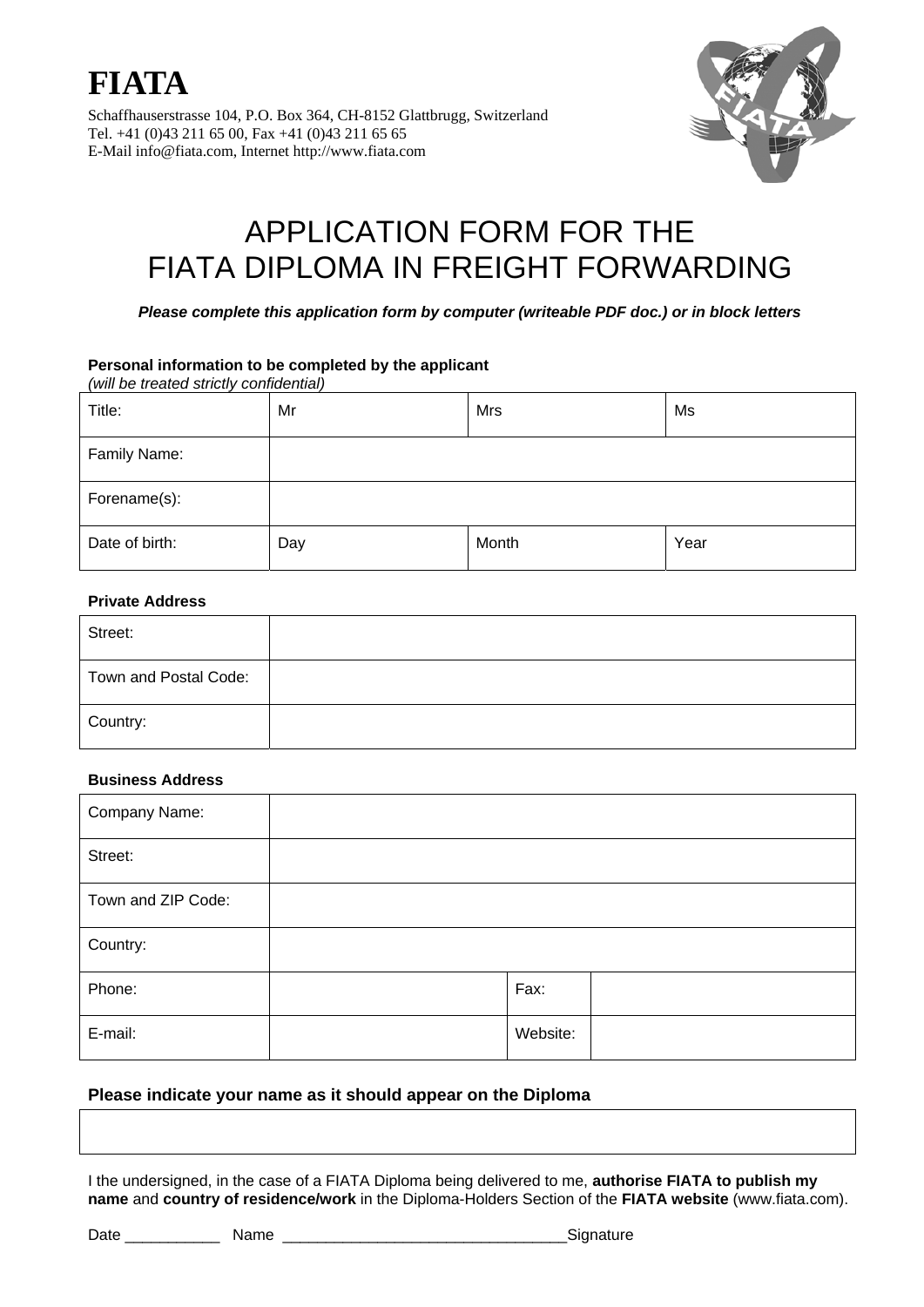# **Freight Forwarders Education to be completed by the applicant**

### **A - Method of study**

| Home study course | from | to |
|-------------------|------|----|
| Class room course | from | to |

### **B - Professional knowledge**

| Practical: on-the-job-training | from | to |
|--------------------------------|------|----|
| Theoretical: College study     | from | to |
| Name and town of college       |      |    |

### **Employment record**

| Dates (from - to) | Company name, Town, Country | Position |
|-------------------|-----------------------------|----------|
|                   |                             |          |
|                   |                             |          |
|                   |                             |          |
|                   |                             |          |

## **Qualifications obtained**

| Date | Type of qualification | awarded by |
|------|-----------------------|------------|
|      |                       |            |
|      |                       |            |
|      |                       |            |
|      |                       |            |

| Declaration by the applicant                                      |                    |  |
|-------------------------------------------------------------------|--------------------|--|
| I hereby certify that the details in this application are correct |                    |  |
| Date                                                              | Name and Signature |  |
|                                                                   |                    |  |
|                                                                   |                    |  |